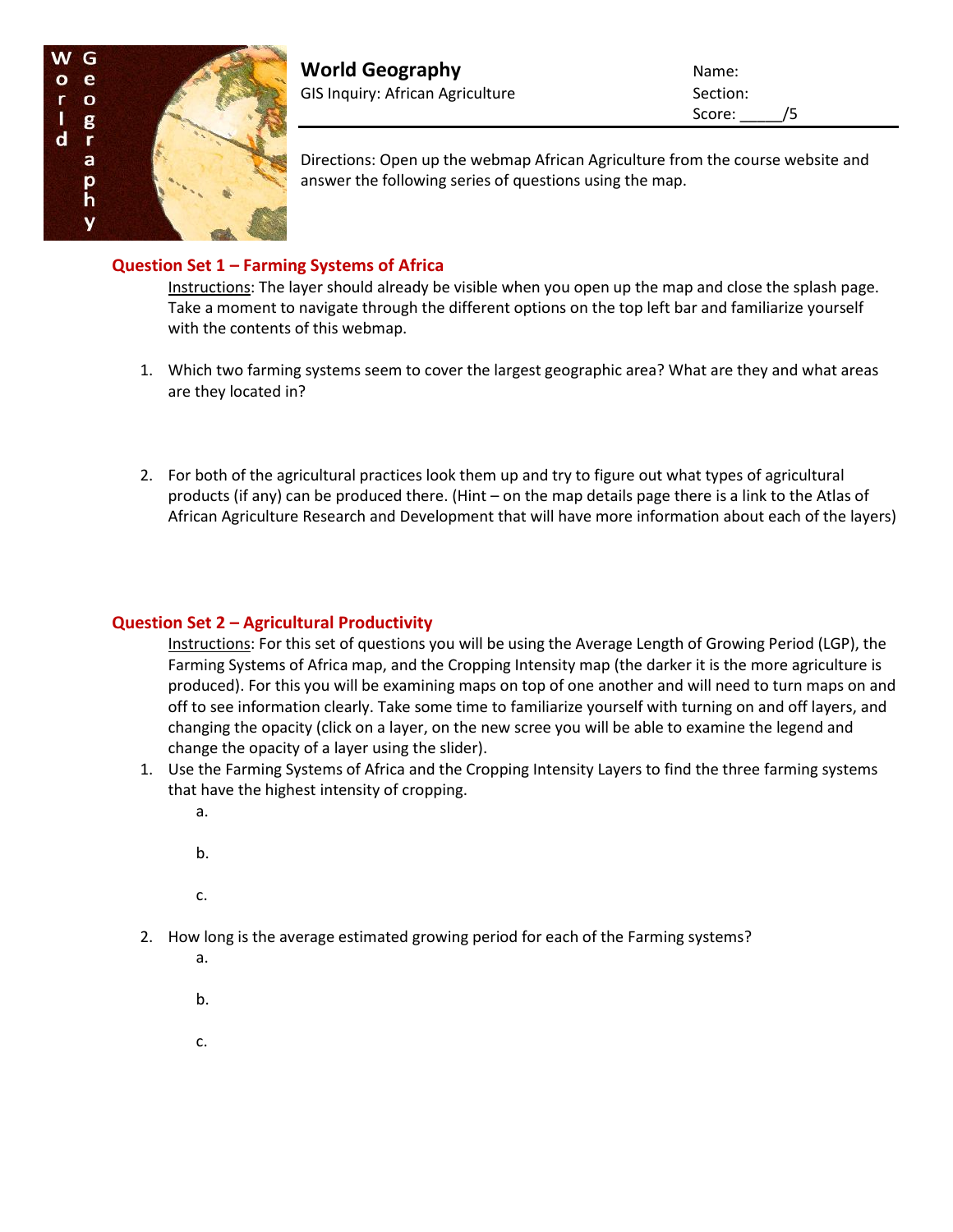- 3. Use the Average Length of Growing Period and the Cropping Intensity Map to find the areas where there is a low amount of cropping intensity. What are the three largest areas of low cropping density as compared to the LGP. Write down the LGP, and the general area where it is, as well as a general explanation of why there is such low cropping intensity.
	- a.

| b. |  |  |  |
|----|--|--|--|
| c. |  |  |  |

### **Question Set 3 –Agroecological Zones**

Instructions: For this series of questions you will be switching between the two different Agroecological Zones maps and the Faming Systems of Africa map.

1. Examine the two different Agroecological zone maps of Africa and explain the general difference between the two. Which map do you think is better for finding information and why?

2. Explain the connection between climate and agriculture using the maps. Explain your answer using specific information and examples from the maps.